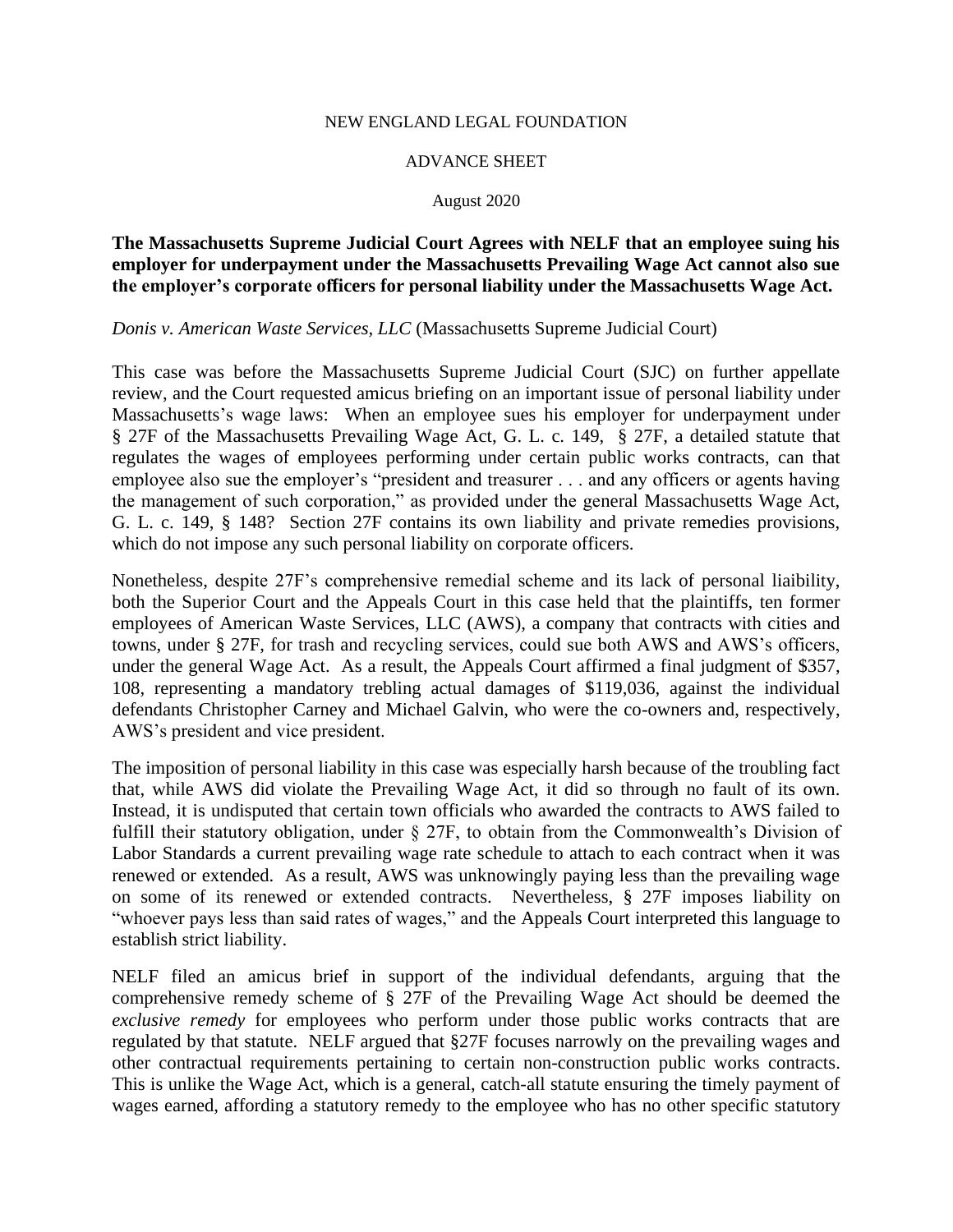remedy available. NELF also argued that the Legislature's omission of any personal liability provision in § 27F should be deemed a deliberate policy choice that must be honored, especially because the Legislature did include a personal liability provision in the Wage Act *and* in a neighboring, related section of the Prevailing Wage Act that regulates construction contracts.

Finally, NELF argued that the Appeals Court misinterpreted the SJC's decision in *Crocker v. Townsend Oil*, which, in fact, actually defeats the duplicative remedies sought by the plaintiffs. In *Crocker*, the SJC held that an employee could *not* evade the restrictions of a specific wage law by attempting to recover the specialized wages available under that statute, as if they were regular "wages earned" under the Wage Act. To the contrary, the Court in *Crocker* made it clear that an employee who seeks to recover specialized wages available under a specific wage statute cannot avoid the restrictions of that statute by seeking to recover those specialized wages as if they were regular "wages earned" under the Wage Act.

In its unanimous decision of July 21, the Court agreed with NELF on many of the points discussed in its brief and held that the employee suing for underpayment under the Prevailing Wage Act is confined to the remedies provided by that specific statute and, therefore, cannot sue his employer's officers under the Wage Act:

Allowing the plaintiffs to recover under the Wage Act would provide them with a duplicative means of recovering for the defendants' purported failure to pay their employees at rates required only by the Prevailing Wage Act. This would render the remedies provided by the Prevailing Wage Act meaningless. Moreover, under the Wage Act, the plaintiffs may recover directly from the officer defendants for underpayment of wages, whereas, under the applicable provision of the Prevailing Wage Act, they may not. Therefore, to preserve the Legislature's intent in enacting these separate statutes, the plaintiffs may not avoid the limitations that the Prevailing Wage Act places on their recovery by pursuing an otherwise duplicative claim under the Wage Act.

*Donis v. Am. Waste Servs., LLC*, 485 Mass. 257, 2020 WL 4107019, at \*1 (Jul. 21, 2020). Moreover, the Court agreed with NELF that its decision in *Crocker* was not only distinguishable but also *defeated* the plaintiffs' claim here:

Following *Crocker*, we hold that the plaintiffs may not recover under the Wage Act, where their only contention is that the defendants failed to pay the wage rates mandated by the Prevailing Wage Act. If, as in *Crocker*, the plaintiffs had argued that the defendants did not pay them for the hours they had worked, the plaintiffs' Wage Act claims would represent a distinct cause of action under which they could seek recovery. Where, however, the sole basis for their claim is a violation of the Prevailing Wage Act, the plaintiffs may not restate their claims under the Wage Act to evade the limitations of the Prevailing Wage Act on the scope of potentially liable defendants.

*Donis*, 2020 WL 4107019, at \*8.